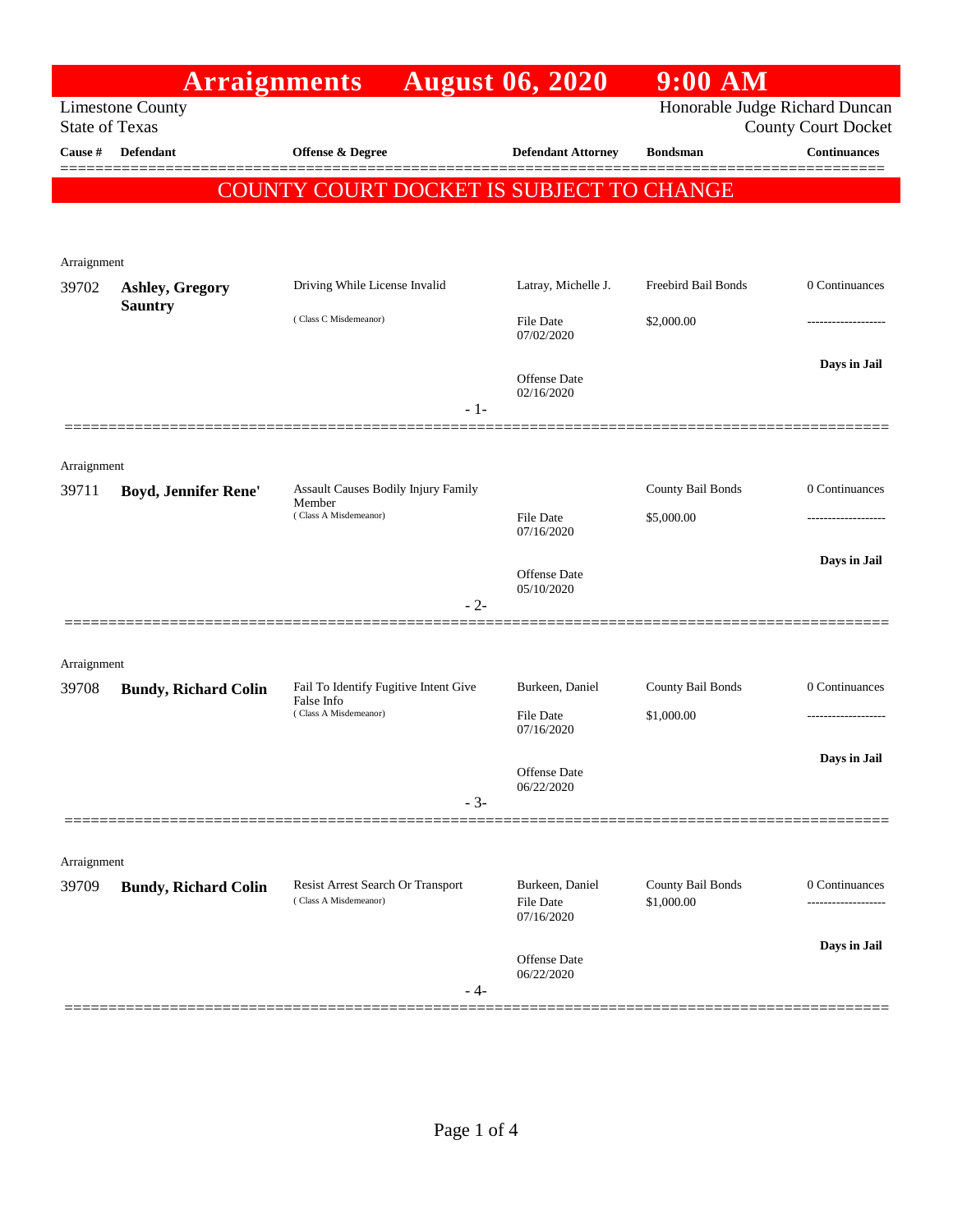|                                                                                                                  | <b>Arraignments</b>         |                                                               | <b>August 06, 2020</b>              | $9:00$ AM                            |                                     |
|------------------------------------------------------------------------------------------------------------------|-----------------------------|---------------------------------------------------------------|-------------------------------------|--------------------------------------|-------------------------------------|
| Honorable Judge Richard Duncan<br><b>Limestone County</b><br><b>State of Texas</b><br><b>County Court Docket</b> |                             |                                                               |                                     |                                      |                                     |
| Cause #                                                                                                          | Defendant                   | Offense & Degree                                              | <b>Defendant Attorney</b>           | <b>Bondsman</b>                      | <b>Continuances</b>                 |
|                                                                                                                  |                             |                                                               |                                     |                                      |                                     |
|                                                                                                                  |                             | COUNTY COURT DOCKET IS SUBJECT TO CHANGE                      |                                     |                                      |                                     |
|                                                                                                                  |                             |                                                               |                                     |                                      |                                     |
| Arraignment                                                                                                      |                             |                                                               |                                     |                                      |                                     |
| 39710                                                                                                            | <b>Bundy, Richard Colin</b> | Criminal Trespass<br>(Class B Misdemeanor)                    | Burkeen, Daniel<br><b>File Date</b> | County Bail Bonds<br>\$1,000.00      | 0 Continuances<br>----------------- |
|                                                                                                                  |                             |                                                               | 07/16/2020                          |                                      |                                     |
|                                                                                                                  |                             |                                                               | <b>Offense Date</b>                 |                                      | Days in Jail                        |
|                                                                                                                  |                             |                                                               | 06/22/2020<br>$-5-$                 |                                      |                                     |
|                                                                                                                  |                             |                                                               |                                     |                                      |                                     |
| Arraignment                                                                                                      |                             |                                                               |                                     |                                      |                                     |
| 39707                                                                                                            | Castro, Antonio             | Viol Bond/Protective Order                                    |                                     | Frankie Chapman Bail<br>Bonds - Waco | 0 Continuances                      |
|                                                                                                                  | <b>Dominguez</b>            | (Class A Misdemeanor)                                         | <b>File Date</b>                    | \$3,000.00                           |                                     |
|                                                                                                                  |                             |                                                               | 07/10/2020                          |                                      |                                     |
|                                                                                                                  |                             |                                                               | <b>Offense</b> Date<br>01/01/2020   |                                      | Days in Jail                        |
|                                                                                                                  |                             |                                                               | $-6-$                               |                                      |                                     |
|                                                                                                                  |                             |                                                               |                                     |                                      |                                     |
| Arraignment                                                                                                      |                             |                                                               |                                     |                                      |                                     |
| 39701                                                                                                            | Coronado, Ernesto, Jr.      | Driving While Intoxicated Bac >=0.15<br>(Class A Misdemeanor) | <b>File Date</b>                    | County Bail Bonds<br>\$3,000.00      | 0 Continuances                      |
|                                                                                                                  |                             |                                                               | 07/02/2020                          |                                      |                                     |
|                                                                                                                  |                             |                                                               | <b>Offense Date</b>                 |                                      | Days in Jail                        |
|                                                                                                                  |                             |                                                               | 04/19/2020<br>$-7-$                 |                                      |                                     |
|                                                                                                                  |                             |                                                               |                                     |                                      |                                     |
| Arraignment                                                                                                      |                             |                                                               |                                     |                                      |                                     |
| 39713                                                                                                            | Davila, Arturo              | <b>Evading Arrest Detention</b>                               | Martinez, Armando<br>G.             | Armando G Martinez                   | 0 Continuances                      |
|                                                                                                                  |                             | (Class A Misdemeanor)                                         | <b>File Date</b><br>07/21/2020      | \$3,000.00                           |                                     |
|                                                                                                                  |                             |                                                               |                                     |                                      | Days in Jail                        |
|                                                                                                                  |                             |                                                               | <b>Offense</b> Date<br>06/26/2020   |                                      |                                     |
|                                                                                                                  |                             |                                                               | $-8-$                               |                                      |                                     |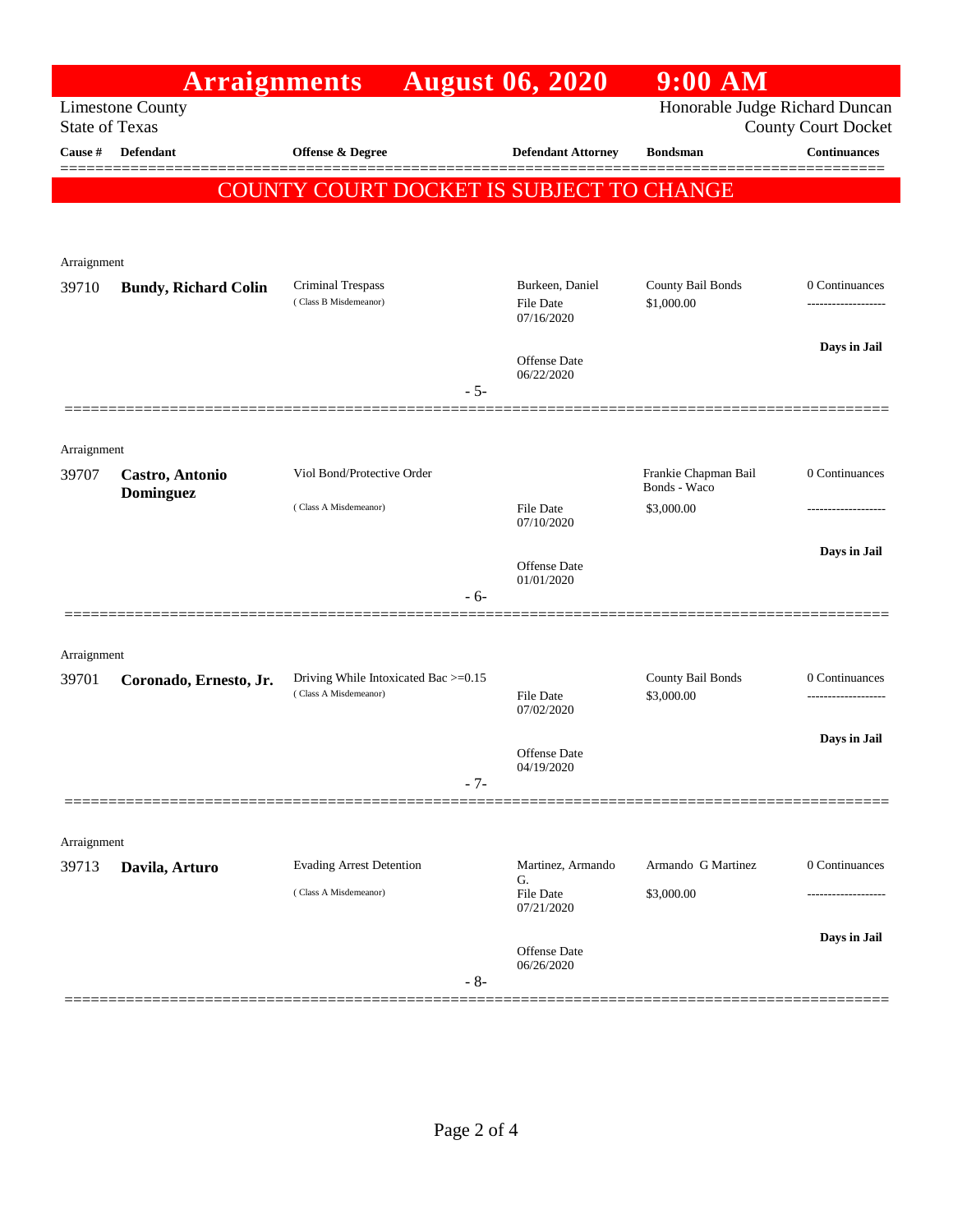|                                                  | <b>Arraignments</b>          |                                               | <b>August 06, 2020</b>                                       | $9:00$ AM                         |                                     |
|--------------------------------------------------|------------------------------|-----------------------------------------------|--------------------------------------------------------------|-----------------------------------|-------------------------------------|
| <b>Limestone County</b><br><b>State of Texas</b> |                              |                                               | Honorable Judge Richard Duncan<br><b>County Court Docket</b> |                                   |                                     |
| Cause #                                          | <b>Defendant</b>             | <b>Offense &amp; Degree</b>                   | <b>Defendant Attorney</b>                                    | <b>Bondsman</b>                   | <b>Continuances</b><br>=======      |
|                                                  |                              | COUNTY COURT DOCKET IS SUBJECT TO CHANGE      |                                                              |                                   |                                     |
|                                                  |                              |                                               |                                                              |                                   |                                     |
|                                                  |                              |                                               |                                                              |                                   |                                     |
| Arraignment<br>39687                             | Jackson, Detriauna           | Driving While Intoxicated Bac >=0.15          |                                                              | Detrianvna Jackson                | 1 Continuances                      |
|                                                  | Keishon                      | (Class A Misdemeanor)                         | <b>File Date</b>                                             | \$2,000.00                        |                                     |
|                                                  |                              |                                               | 06/12/2020                                                   |                                   |                                     |
|                                                  |                              |                                               | <b>Offense Date</b>                                          |                                   | Days in Jail                        |
|                                                  |                              | $-9-$                                         | 01/30/2020                                                   |                                   |                                     |
|                                                  |                              |                                               |                                                              |                                   |                                     |
| Arraignment                                      |                              |                                               |                                                              |                                   |                                     |
| 39654                                            | <b>Masters, William</b>      | Resist Arrest Search Or Transport             | Tate, Greg                                                   | Freebird Bail Bonds               | 2 Continuances                      |
|                                                  | Heath                        | (Class A Misdemeanor)                         | <b>File Date</b>                                             | \$5,000.00                        |                                     |
|                                                  |                              |                                               | 04/17/2020                                                   |                                   |                                     |
|                                                  |                              |                                               | <b>Offense Date</b>                                          |                                   | Days in Jail                        |
|                                                  |                              | $-10-$                                        | 03/03/2020                                                   |                                   |                                     |
|                                                  |                              |                                               |                                                              |                                   |                                     |
| Arraignment                                      |                              |                                               |                                                              |                                   |                                     |
| 39706                                            | Perez, Jeremiah              | Assault Causes Bodily Injury Family<br>Member |                                                              | County Bail Bonds                 | 0 Continuances                      |
|                                                  | Guillermo                    | (Class A Misdemeanor)                         | File Date                                                    | \$3,000.00                        | ----------------                    |
|                                                  |                              |                                               | 07/07/2020                                                   |                                   |                                     |
|                                                  |                              |                                               | Offense Date<br>05/31/2020                                   |                                   | Days in Jail                        |
|                                                  |                              | $-11-$                                        |                                                              |                                   |                                     |
|                                                  |                              |                                               |                                                              |                                   |                                     |
| Arraignment                                      |                              |                                               |                                                              |                                   |                                     |
| 39714                                            | <b>Rincker, David Joseph</b> | Poss Cs Pg $3 < 28g$<br>(Class A Misdemeanor) | <b>File Date</b>                                             | Freebird Bail Bonds<br>\$3,000.00 | 0 Continuances<br>----------------- |
|                                                  |                              |                                               | 07/21/2020                                                   |                                   |                                     |
|                                                  |                              |                                               | <b>Offense Date</b>                                          |                                   | Days in Jail                        |
|                                                  |                              | $-12-$                                        | 05/07/2020                                                   |                                   |                                     |
|                                                  |                              |                                               |                                                              |                                   |                                     |